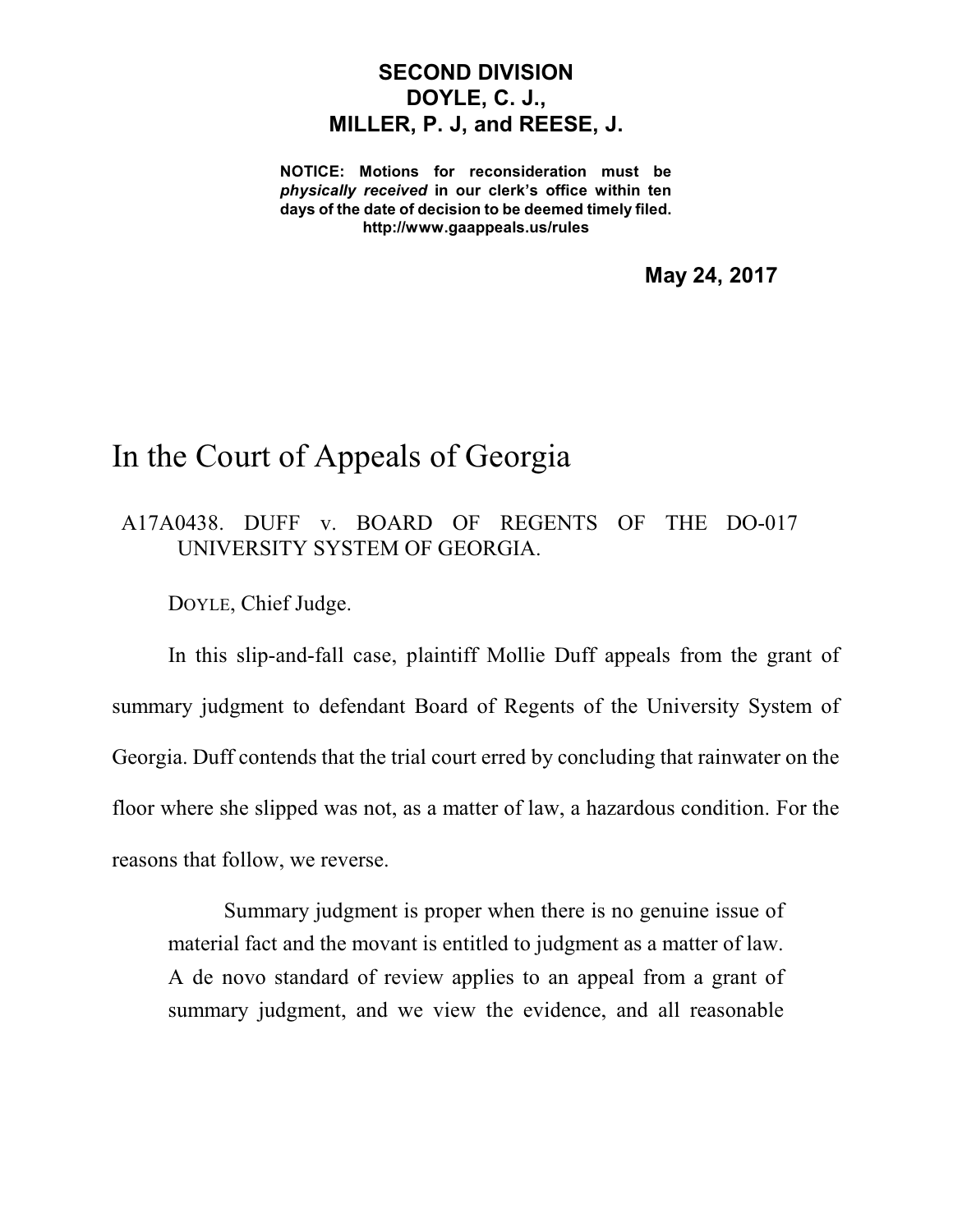conclusions and inferences drawn from it, in the light most favorable to the nonmovant. 1

So viewed, the record shows that Duff was a student at Georgia Perimeter College. One morning, her father dropped her off at school at approximately 7:45 a.m.; it had not been raining, and the weather "was clear." After her first class ended, Duff went to her second class, U. S. history, in the same building from 10:00 to 11:15 a.m. Her classrooms did not have windows, so she was unable to see that it had begun raining outside at some point after she arrived. When her history class ended, Duff began her walk to her third class in another building. She first exited the history classroom, walked down the hall, covering the length of her classroom and making it half-way past the next classroom (a computer lab), when she slipped and fell on rainwater that had been brought in by other students entering the building to go to their classes. Duff did not see any water until she fell and noticed water on the floor.

Duff suffered injuries from her fall and sued the Board on a premises liability theory.The Board answered and, following discovery, moved for summary judgment. The trial court granted the motion on the ground that Duff failed to meet her threshold

<sup>&</sup>lt;sup>1</sup> (Citation omitted.) *Matjoulis v. Integon Gen. Ins. Corp.*, 226 Ga. App. 459 (1) (486 SE2d 684) (1997).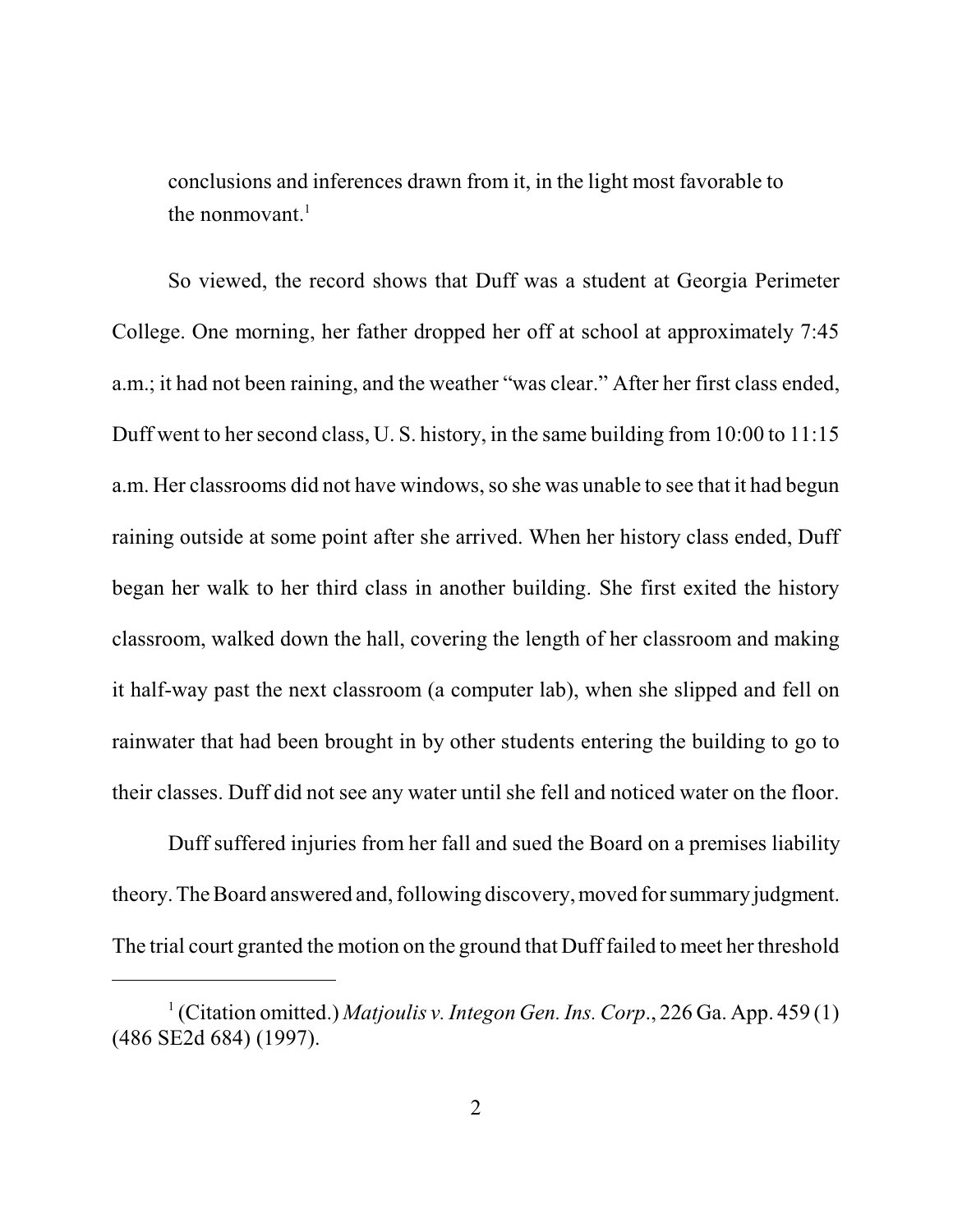burden to show that the rainwater on the floor amounted to a hazardous condition, i.e. an unusual or unreasonable amount. Duff challenges this ruling on appeal.

In *Robinson v. Kroger*,<sup>2</sup> the Supreme Court of Georgia clarified and summarized Georgia premises liability law as follows:

One who owns or occupies land and by express or implied invitation, induces or leads others to come upon his premise for any lawful purpose, . . . is liable in damages to such persons for injuries caused by his failure to exercise ordinary care in keeping the premises and approaches safe. While not an insurer of the invitee's safety, the owner/occupier is required to exercise ordinary care to protect the invitee from unreasonable risks of harm of which the owner/occupier has superior knowledge. The owner/occupier owes persons invited to enter the premises a duty of ordinary care to have the premises in a reasonably safe condition and not to expose the invitees to unreasonable risk or to lead them into a dangerous trap. The owner/occupier is not required to warrant the safety of all persons from all things, but to exercise the diligence toward making the premises safe that a good business person is accustomed to use in such matters. This includes inspecting the premises to discover possible dangerous conditions of which the owner/occupier does not have actual knowledge, and *taking reasonable precautions to protect invitees from dangers foreseeable from the arrangement or use of the premises*. 3

<sup>2</sup> 268 Ga. 735 (493 SE2d 403) (1997).

 $3$  (Citations and punctuation omitted.) Id. at 740 (1).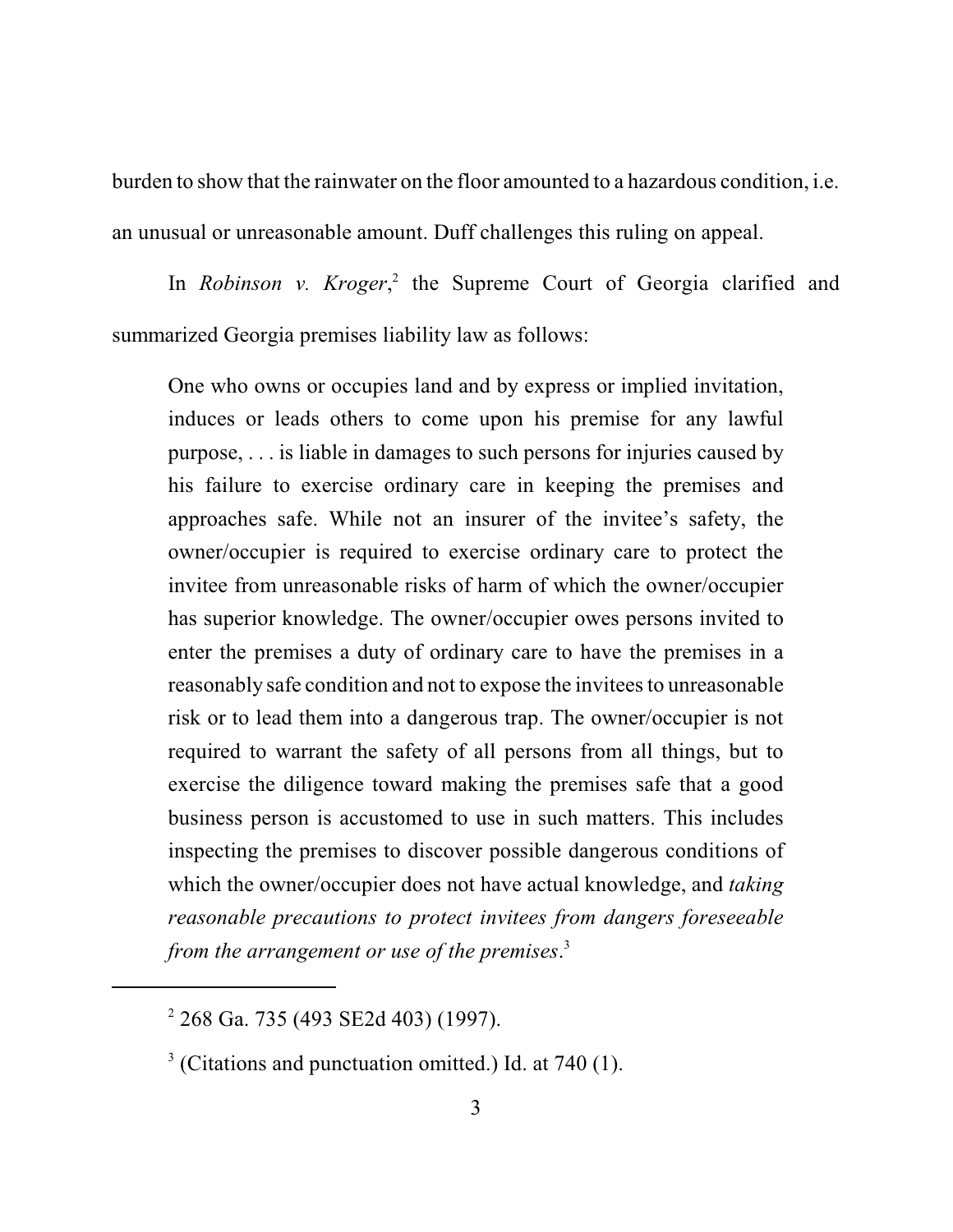The Court also expressly

remind[ed] members of the judiciary that the "routine" issues of premises liability, i.e., the negligence of the defendant and the plaintiff, and the plaintiff's lack of ordinary care for personal safety are generally not susceptible of summary adjudication, and that summary judgment is granted only when the evidence is plain, palpable, and undisputed.<sup>4</sup>

With this legal background in mind, we turn to the facts of this case. The trial court relied on precedent stating that "[t]he risk of harm imposed by some accumulation of water on the floor . . . during rainy days is not unusual or unreasonable in itself, but is one to which all who go out on a rainy day may be exposed and which all may expect or anticipate."<sup>5</sup>But this concept has been expressly limited by the Supreme Court of Georgia: "[S]ince that concept is based on the common knowledge that the ground outside gets wet on rainy days, it cannot properly

 $4$  Id. at 748 (2) (b).

<sup>5</sup> (Punctuation omitted.) *Walker v. Sears Roebuck & Co.*, 278 Ga. App. 677, 680 (2) (629 SE2d 561) (2006), quoting *Cook v. Arrington*, 183 Ga. App. 384, 385 (358 SE2d 869) (1987).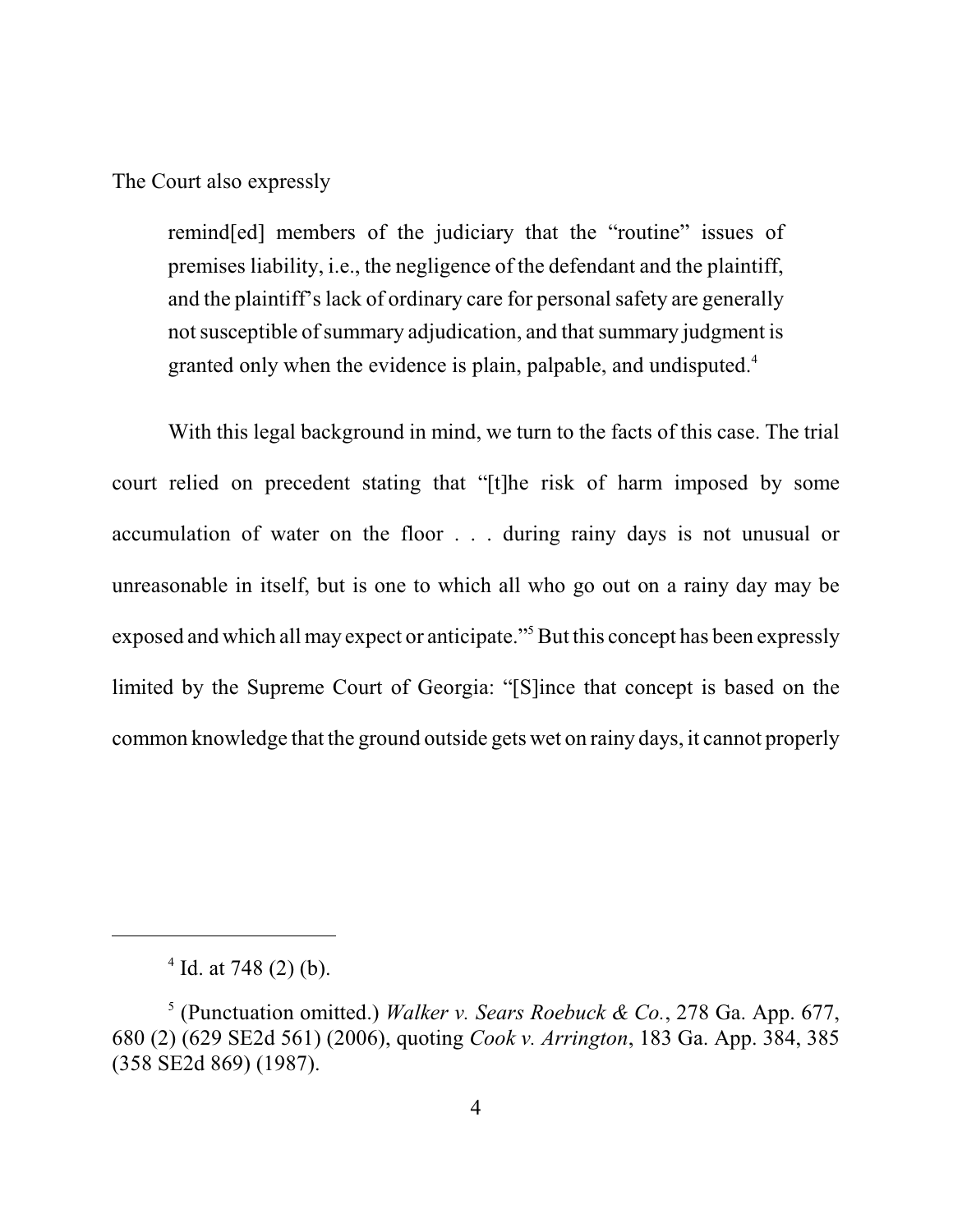be applied to a portion of an *interior space* where an invitee has no reason to expect water to accumulate on the floor."<sup>6</sup>

Here, it is undisputed that Duff lacked any actual knowledge that it wasraining and that she fell in an interior portion of the building while walking between classrooms. A building diagram shows that the closest entrance was more than three classrooms away from where she slipped and fell. These circumstances bring Duff's case outside the line of cases where our courts have held that invitees, as a matter of law, must be charged with the knowledge that rainwater will accumulate on the floor where they fell.<sup>7</sup>

<sup>6</sup> (Emphasis supplied.) *Dickerson v. Guest Svcs. Co.*, 282 Ga. 771, 772 (653 SE2d 699) (2007).

<sup>7</sup> See, e.g., *Walker*, 278 Ga. App. at 680 (2) (holding that the risk of harm from some water on the floor is not unusual or unreasonable on a rainy day). Compare *Dickerson*, 282 Ga. at 772 (limiting *Walker* and stating that the facts do not support a determination "as a matter of law that a reasonable person would have anticipated that the stairs might get wet on a rainy day"); *Parker v. All American Quality Foods, Inc.*, 318 Ga. App. 689, 691 (734 SE2d 510) (2012) (physical precedent only) (summary judgment not appropriate because plaintiff slipped in rainwater after walking pastsix checkoutstations). The Board's reliance on *Season All Flower Shop, Inc. v. Rorie*, 323 Ga. App. 529, 536 (1) (746 SE2d 634) (2013) is misplaced in the present circumstance. In that case, the Court addressed a scenario in which an injured plaintiff fell "several feet inside the lobby" and concluded that "'in rainy day slip-and-fall cases plaintiffs are charged with equal knowledge that water is apt to be found in any area frequented by people coming in from the rain outside,' and not just at the 'threshold' of an entrance door." Id. at 536 (1) (punctuation omitted). Contrary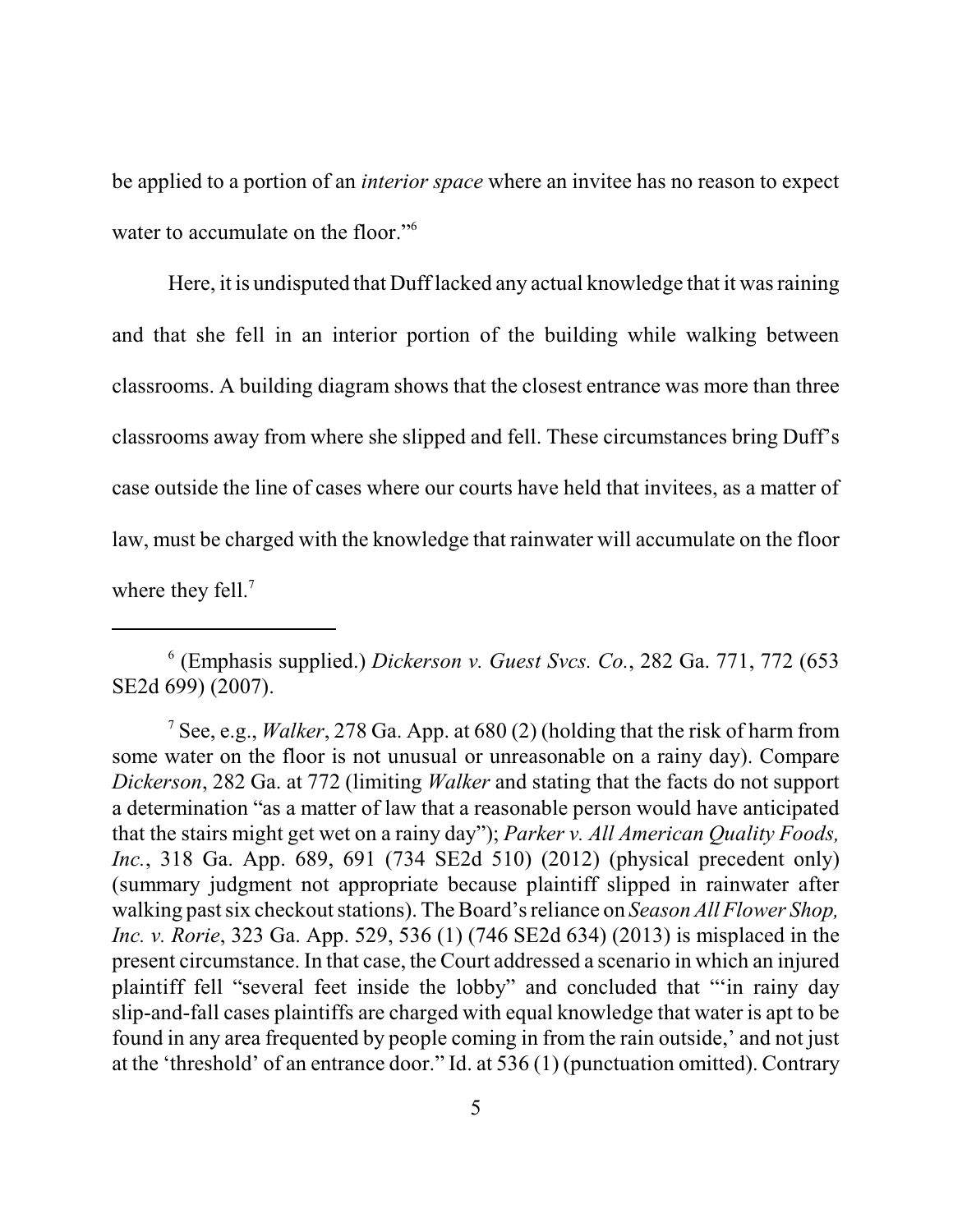Further, with respect to the amount of water that had accumulated, the record, when construed in favor of Duff as required on summary judgment,<sup>8</sup> contains testimony that there was "standing water," that Duff "felt the water after [she] hit the floor," and that the water made her skirt, leg, and hands wet when she tried to get up. There is evidence that approximately 882 students had classes that were about to begin in Duff's building, and a professor who came to aid Duff testified that there was "a lot" of water on the hallway floor from students waiting to enter their classes, but the amount of water in the spot of the fall after Duff fell was comparable to taking a wet paper towel and wiping it across the floor. In granting summary judgment, the trial court relied on this testimony to conclude that there was no hazard presented by the water, but this ignores the conflicting testimony from Duff that there was "standing water." Any conflict in the evidence is properly resolved by a jury, not by

to the plaintiff in *Rorie*, Duff did not fall near the threshold, and the interior hallway was sufficiently far enough away such that the question of her knowledge is not a plain and palpable one to be resolved at summary judgment.

<sup>8</sup> See *Smith v. Tenet HealthSystem Spalding*, 327 Ga. App. 878, 879 (761 SE2d 409) (2014) ("[A]t the summary judgment stage, courts are required to construe the evidence most favorably towards the nonmoving party, who is given the benefit of all reasonable doubts and possible inferences.") (punctuation omitted).